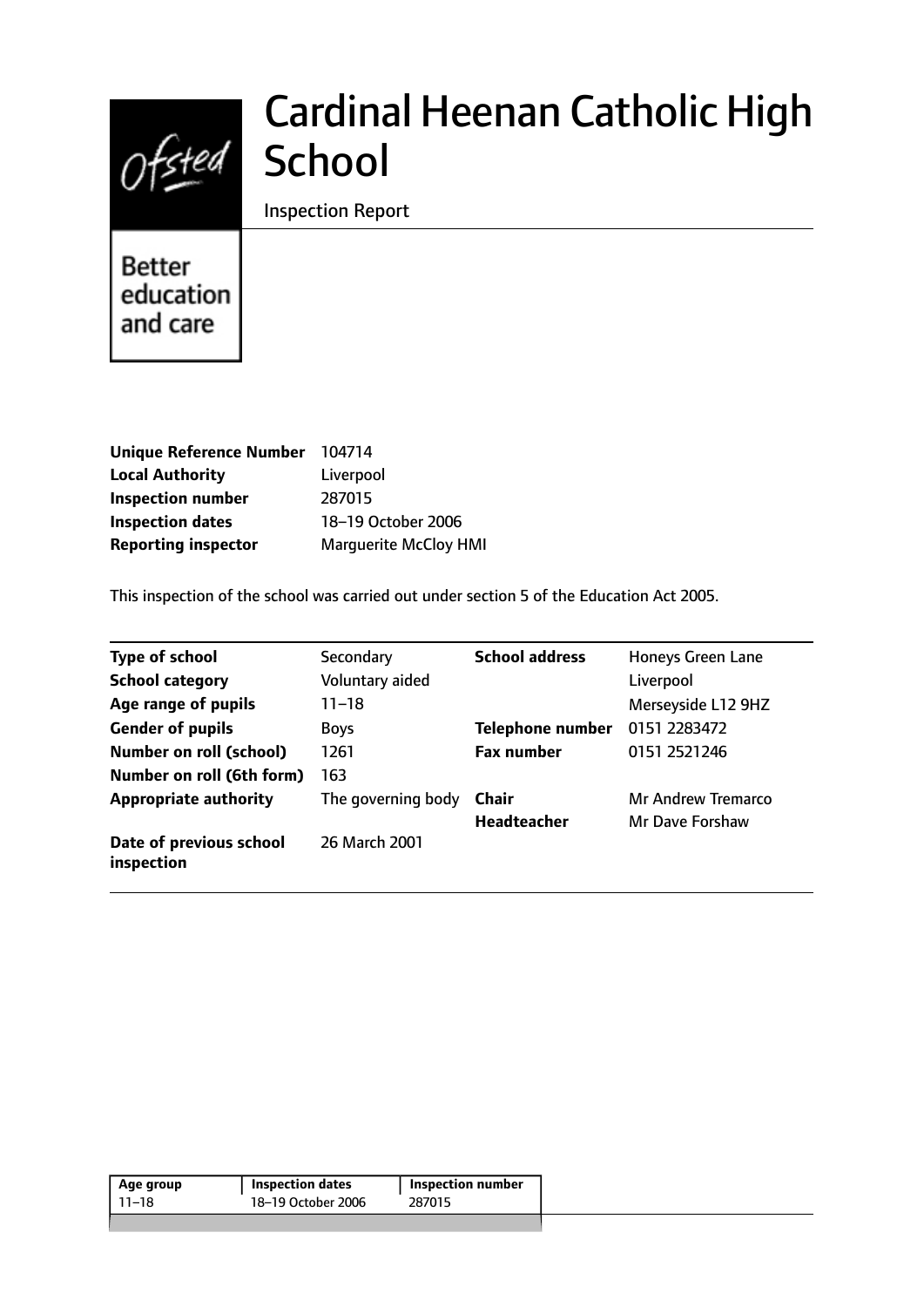© Crown copyright 2006

Website: www.ofsted.gov.uk

This document may be reproduced in whole or in part for non-commercial educational purposes, provided that the information quoted is reproduced without adaptation and the source and date of publication are stated.

Further copies of this report are obtainable from the school. Under the Education Act 2005, the school must provide a copy of this report free of charge to certain categories of people. A charge not exceeding the full cost of reproduction may be made for any other copies supplied.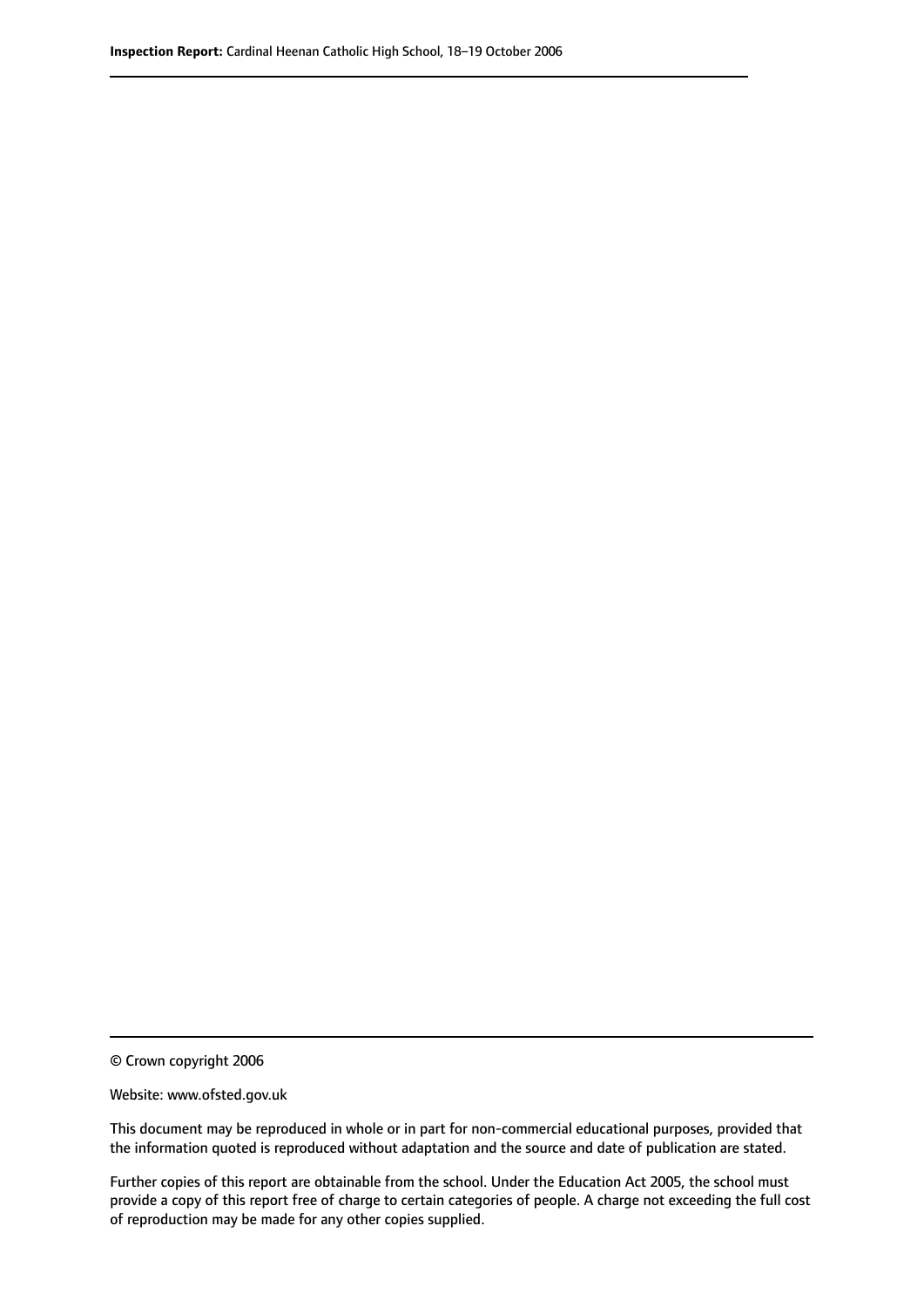## **Introduction**

The inspection was carried out by one of Her Majesty's Inspectors and three Additional Inspectors. A section 48 inspection of the school's religious education and collective worship took place at the same time, carried out by members of the Liverpool Archdiocese.

## **Description of the school**

Cardinal Heenan Catholic High School for boys is a larger than average comprehensive school situated on the outskirts of the city of Liverpool. The school is popular and over-subscribed. Although located in an area of mainly privately owned homes, it draws its pupils from a wide range of feeder parishes, including those in areas of social and economic disadvantage. The proportion of pupils eligible for free school meals, at 23%, is above average. The number of pupils with learning difficulties and/or disabilities, including those with a statement of special educational need, is in line with the national average. Fewer than 4% of pupils are from minority ethnic backgrounds, and none are at an early stage of learning English. The school is a Specialist Sports College and is a member of the Specialist Schools Trust Most Improved Club. It also holds awards for Healthy Schools, Investors in People and Dyslexia Friendly Schools. It is a member of the East Liverpool Collaborative through which joint sixth form provision is organised alongside four other schools.

## **Key for inspection grades**

| Grade 1 | Outstanding  |
|---------|--------------|
| Grade 2 | Good         |
| Grade 3 | Satisfactory |
| Grade 4 | Inadequate   |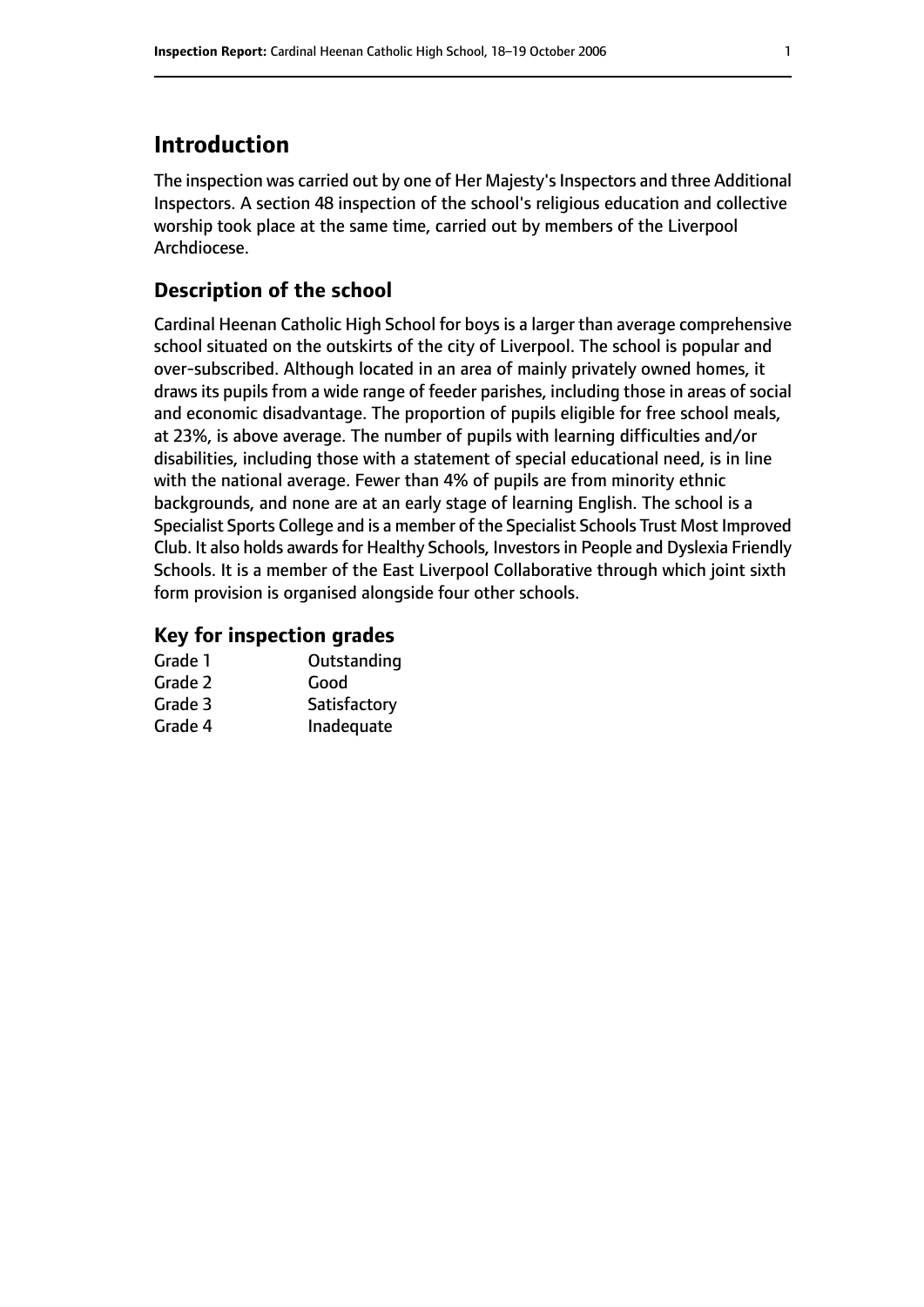## **Overall effectiveness of the school**

#### **Grade: 2**

This is a good school with some outstanding features, particularly in its management of partnerships with other schools and outside agencies to enhance its provision. It is an inclusive school where all pupils are valued, as reflected in pupils' very good personal development and the school's high quality pastoral care and guidance.

The promotion of healthy living is an outstanding strength of this specialist sports college, which is at the leading edge of learning through sport and advocating exercise and a balanced diet. Despite significant difficulties presented by the poor standard of accommodation, pupils move sensibly and safely around the school and feel safe from bullying, which they say is dealt with effectively should any incidents occur.

Pupils achieve well. Attainment on entry to the school is average and standards reached at the end of Key Stage 4 are above average. The school has put in place measures to improve achievement at Key Stage 3, although this has yet to impact on test results which are average overall and weaker in mathematics and science than in English. Most pupils enjoy their learning because teaching is good overall and some is outstanding, characterised by enthusiasm and a good range of interesting activities. However, there are inconsistencies in the way in which teachers and managers make use of assessment information in order to identify underachievement and set specific targets to overcome it. Although some pupils are aware of their general targets, these are not specific enough to ensure that all are clear about how well they are doing and what must be done to reach the next level or grade.

The school's good curriculum has outstanding features such as the exciting range of sports-related activities and collaborative partnerships. A number of activities are arranged through which pupils are able to make a very positive contribution to the community. The impact of this can be seen in the strong sense of social responsibility and maturity of many pupils and sixth form students. The school equips pupils well to understand the world of work and develop the appropriate skills and attitudes valued by employers.

Good leadership and management have ensured that the school is recovering from the effects of a significant budget deficit and provides good value for money. The headteacher and senior leaders articulate a clear vision and high expectations of continuous improvement. Their accurate self-evaluation has identified areas of weakness which are being tackled with determination.

Governors play a full role in helping to shape the direction of the school'simprovement and overcome the barriers created by its deteriorating premises. It is a constant concern for them to fully identify safety issues that require prompt action on a regular basis. The delay in rebuilding the school and the limited budget for resources threatens to restrict the rate of improvement. In the inspection questionnaires, the majority of parents expressed very positive views about the school. Some parents and carers share the concerns about the fabric of the building and feel that pupils and staff deserve better.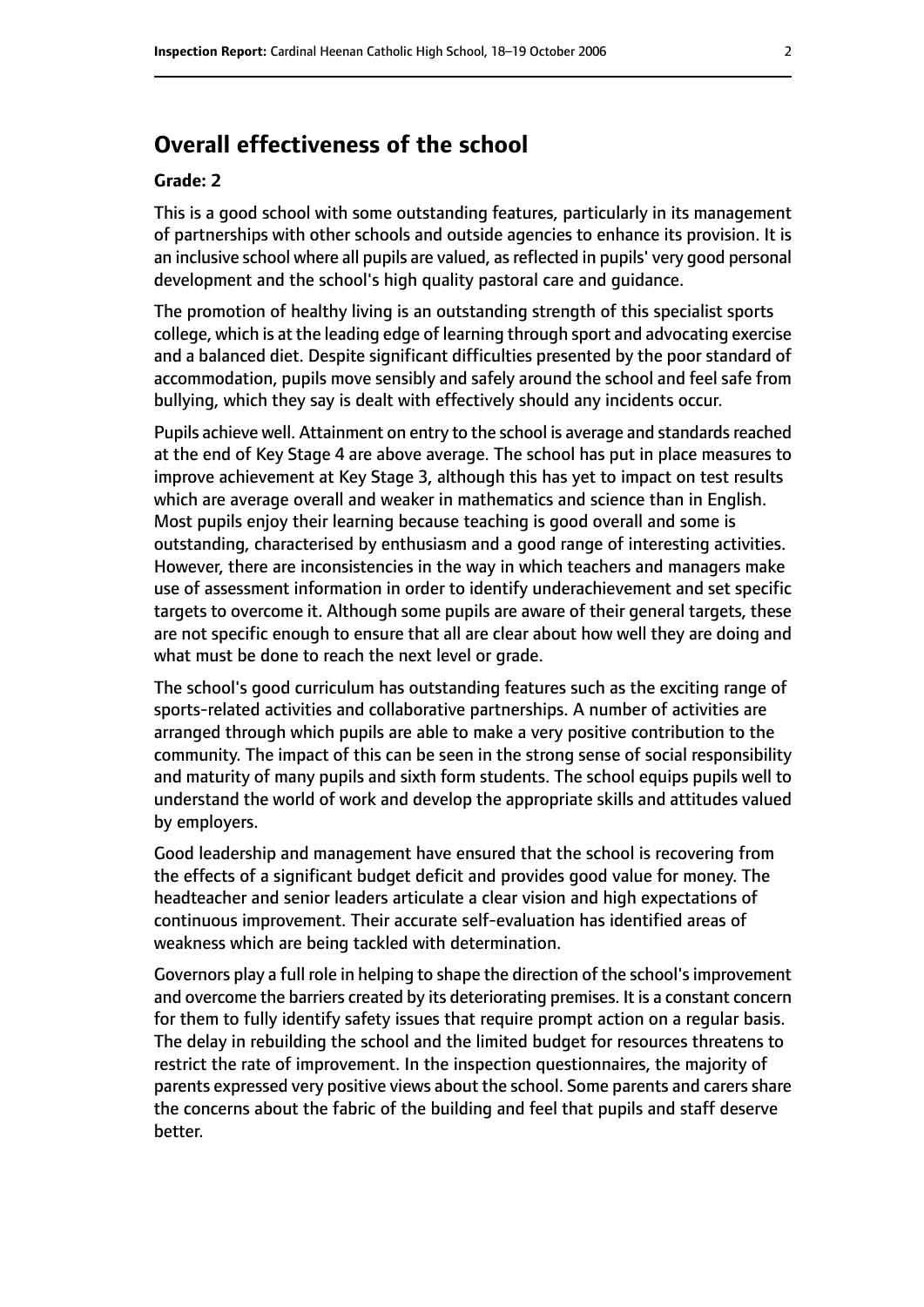### **Effectiveness and efficiency of the sixth form**

#### **Grade: 2**

The overall effectiveness of the sixth form is good. Good leadership has provided a clear direction for the development of courses that enable many students to continue their education who otherwise might not. The well managed collaborative partnership established with other schools plays a major part in helping to match courses to the wide range of students' needs.

Students achieve well, despite a substantial minority who enter the sixth form with below average starting points. Standards are broadly average for most subjects and courses. Nevertheless, for the majority of AS and A2 courses there is a lower than average proportion of the highest grades.

Teaching and learning are good. Teachers build on good relationships to provide both support and challenge closely matched to students' needs. Students respond to work that is often related to the world of work and most make good progress.

Students acknowledge that they are provided with good guidance when choosing courses, or in preparation for the next stage of their education, and that they receive good support throughout their time in the sixth form. They know who to turn to if in difficulty. The school makes satisfactory use of assessment to check on students' progress through an established review process. Although relevant data is available, it is not consistently used well enough to identify underachievement at an early stage so that prompt action can be taken. This is particularly the case in relation to courses provided at other sites.

The curriculum is good with strengths in the breadth of provision resulting from the collaborative partnership and the enrichment opportunities that flow from the school's specialist status.

Students' personal development is good. The head of sixth form has established a clear focus on progression either into higher education or employment and this gives students a sense of purpose. Vocational courses and the many opportunities to contribute to the community extend learning and help develop students' confidence and independence.

#### **What the school should do to improve further**

- Raise achievement in Key Stage 3, particularly in mathematics and science.
- Focus more sharply on the use of assessment data to help identify underachievement at an early stage.
- Build on the good practice in the school to make sure that all targets are related to specific individual needs and that all pupils are fully aware of these.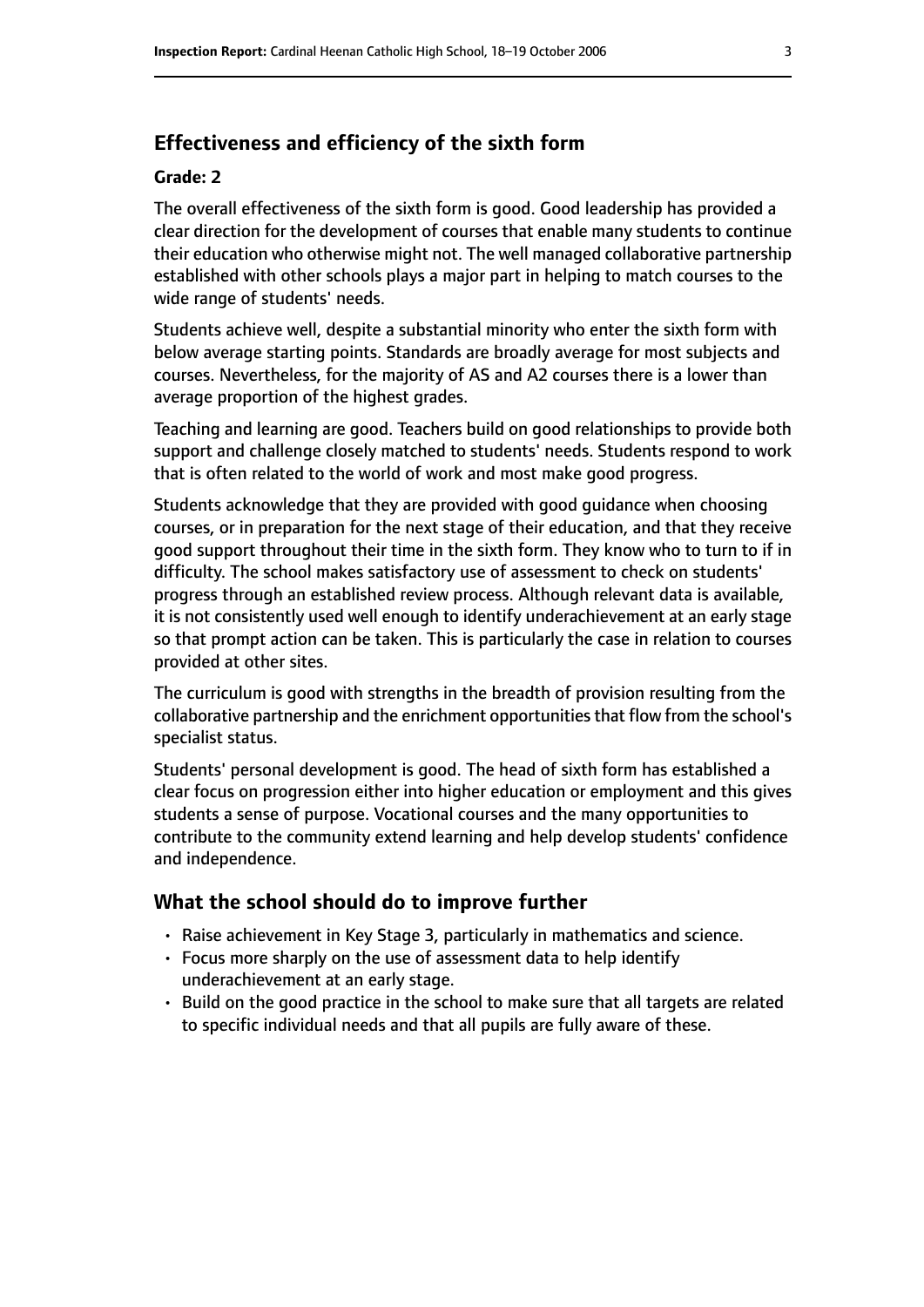## **Achievement and standards**

#### **Grade: 2**

#### **Grade for sixth form: 2**

Pupils' attainment on entry to the school is broadly average. They make good progress between Year 7 and Year 11 and reach standards which are above the national average. Within this picture, however, there are variations. Standards at the end of Key Stage 3 are average overall, indicating satisfactory progress based on pupils' previous attainment. However, this masks the fact that pupils are making better progress in English than in mathematics or science.

Progress accelerates in Key Stage 4, where the proportion of pupils gaining five or more good GCSE grades has continued its upward trend over the last few years and is now above average. There are some particular successes such as the number of pupils achieving English GCSEs in Year 10. Performance in mathematics is less strong, as the proportion of pupils reaching higher grades in mathematics GCSE remains just below the national average.

As a result of the school's efforts to provide continuing education for as many students as possible, a substantial minority have low starting points on entry to the sixth form. They make good progress and reach average standards overall.

Pupils with learning difficulties and/or disabilities and those with particular gifts or talents make equally good progress. The school is aware that pupils in the middle ability range have not made consistently good progress in recent years, and actions have been taken to remedy this. The impact of these initiatives can be seen in lessons where most pupils are now making good progress across the school.

## **Personal development and well-being**

#### **Grade: 2**

#### **Grade for sixth form: 2**

Pupils enjoy being at the school and they develop well within a supportive Christian ethos. The school has worked hard to improve attendance, which is now above average, but punctuality is an issue with a minority of pupils. Most behave very well in lessons and around the school. They look smart and have a friendly but respectful approach. Exclusion levels are low and the school uses a range of effective strategies to motivate and engage pupils. The school's commitment to ensuring that every child feels valued is exemplified by a broad range of special programmes. The school promotes healthy living outstandingly well, due mainly to the strength of its specialist sports college status. Pupils appreciate the nutritious meals and snacks provided by the school catering service, and many speak about the positive impact this has had on what they now like to eat at home. Despite some serious accommodation issues, pupils act sensibly and safely and they feel secure. They show respect for each other and feel that bullying is dealt with effectively. Pupils' spiritual, moral, social and cultural development is good and is enriched by an innovative range of activities. The new school council is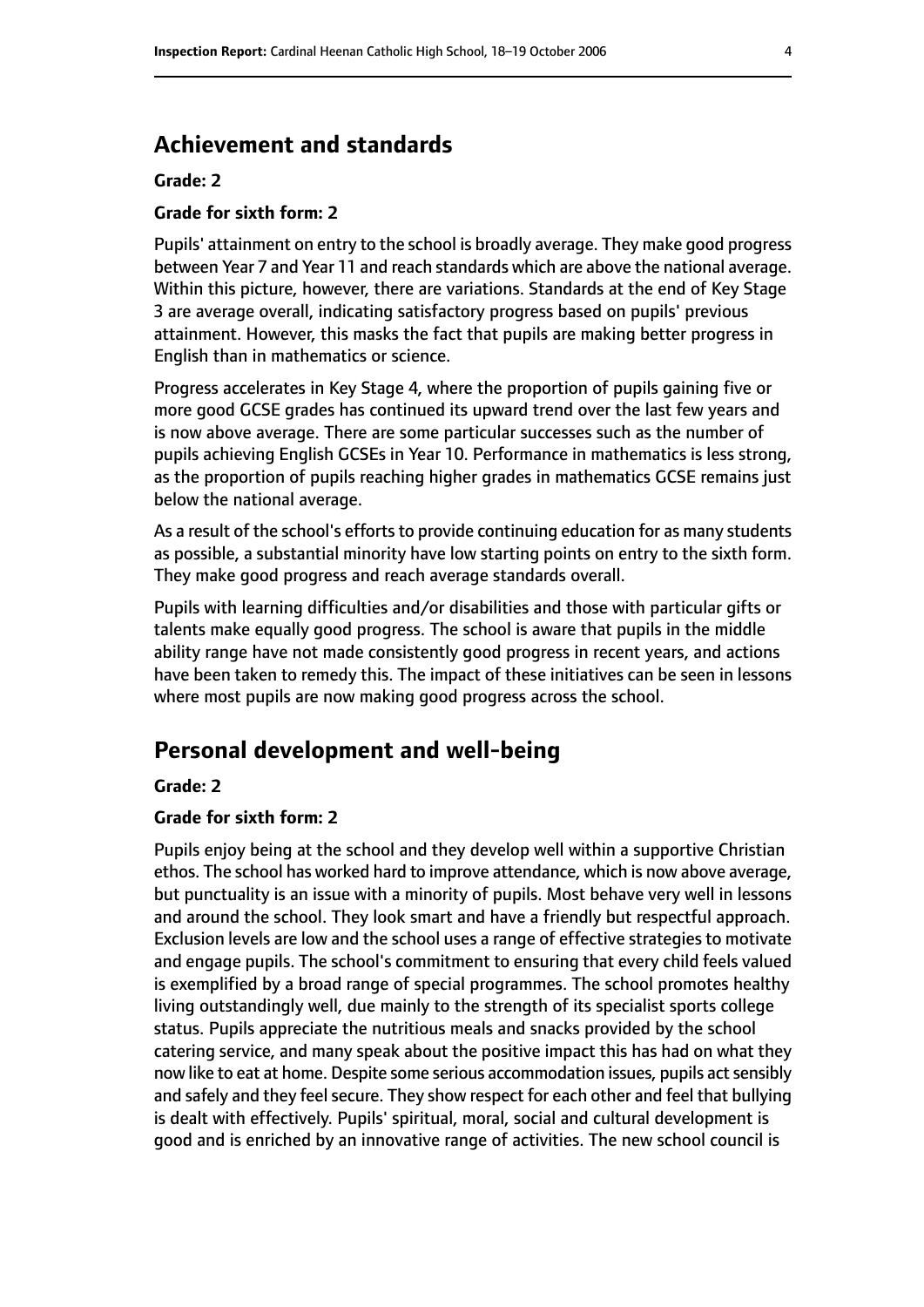beginning to bring about improvements for pupils. Pupils are encouraged to make a very positive contribution to the community through a broad range of charity events, sporting activities and the arts.

Suitable sex education and guidance about drugs and alcohol are provided but the programme for personal, social, health and citizenship education lacks some rigour. The school ensures that pupils understand the world of work and equips them well to become confident young men with appropriate skills and attitudes. Pupils and parents value the school and understand its mission and commitment to inclusion.

## **Quality of provision**

#### **Teaching and learning**

**Grade: 2**

#### **Grade for sixth form: 2**

The school's focus on assessment for learning is having a positive impact in lessons. Teachers are more confident and use a wide variety of teaching strategies to aid pupils' achievement. Good and outstanding teaching seen during the inspection exemplifies the school's success, although the assessment for learning approach is not yet consistent throughout the school. Strengths include strong subject knowledge and good quality questioning to promote pupils' thinking whilst enabling teachersto assess their understanding. The use of interactive whiteboards and the engagement of pupils in a range of activities are also strong features. In the best lessons, teachers present their subject with enthusiasm and humour and have high expectations of what the class can achieve. Pupils respond well to these methods, and appreciate the mutual respect which exists. As one pupil explained, to the agreement of others present, 'We like it when the teachers make the lesson fun and have a laugh with us, but we know how far we can go and always work hard'. Pupils enjoy these lessons and as a result, learning is good. Where teaching is satisfactory, opportunities are missed for pupils to be actively engaged in their learning. Marking is also variable in quality and does not always relate to individual pupils' targets by providing clear feedback on how well they are doing and what they need to do to improve their work. As a result, some pupils who may be underachieving are not identified early enough to ensure rapid intervention and improvement.

Some good practice in marking does exist which could be more widely shared. For example, in the English, geography and history departments next steps in learning are shared well with pupils. In an art lesson, one pupil stated 'Miss showed me how to do it and it worked'; this good guidance was appreciated. More able pupils are provided with appropriate challenge so that they achieve well. Vulnerable pupils and those who have learning difficulties and/or disabilities make good progress in lessons. This is because of the quality of support provided. Where boys are withdrawn for specific lessons, for example, they achieve particularly well. This is because everyone's contribution is valued, pupils' self-esteem is high and boys are keen to learn because they know they will succeed. This good support reflects the school's inclusive approach.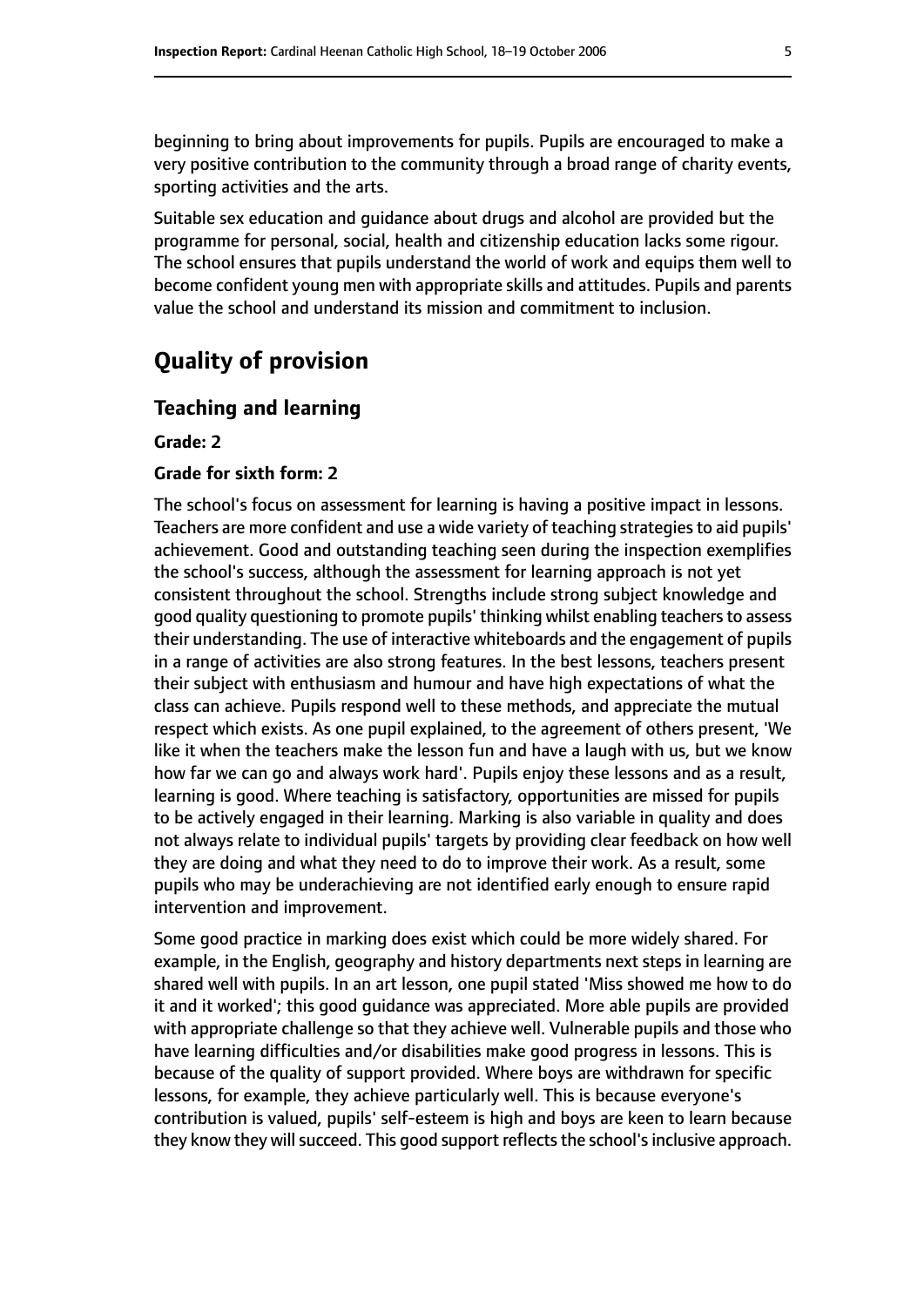#### **Curriculum and other activities**

#### **Grade: 2**

#### **Grade for sixth form: 2**

The quality of the school's curriculum and enrichment activities is good. An outstanding feature is the exciting range of sports-related activities. In addition, there is a very good range of cultural and social events that involves all groups of pupils. Thoughtful leadership has led to the design of a highly relevant range of vocational courses at Key Stage 4. This attracts pupils of all ability levels and is a major factor in the school's improved achievement at the end of Year 11. This success is boosting pupils' personal development and encouraging them to seek further education and training. The school has plans to tackle what it recognises as a relative lack of independence on the part of some pupils during Key Stage 3, and acknowledges that arrangements for citizenship education are not fully secure. A particular strength of the school's curriculum is the collaborative partnerships which add breadth to its provision. Pupils and staff alike reported enthusiastically on the exciting three day 'Health Event' last term. This innovative programme involved no fewer than 30 external organisations and contributed enormously to pupils' personal development through a focus on Every Child Matters.

The sixth form curriculum is good. The school provides a good range of relevant courses and is committed to seeking further improvements, particularly in Year 12. Students are fully involved in a range of activities in the wider community that extend the curriculum. For example, many assist teachers in sports activities and some have achieved sports leadership awards.

#### **Care, guidance and support**

#### **Grade: 2**

#### **Grade for sixth form: 2**

The school cares for its pupils well. Senior staff and pastoral teams offer high quality support. They know the pupils well and work effectively with the learning mentors and the chaplain. This ensures that vulnerable pupils, those with learning difficulties and/or disabilities and the small number in public care are well supported. The cooperation of a range of agencies enhances the quality of support offered and innovative programmes, such as the vulnerable learners' project and the production of a CD-ROM to support revision are outstanding features. A culture of praise and encouragement builds pupils' confidence and helps to raise their aspirations. Staff promote health and safety effectively and display care and commitment to the school's mission. Assemblies are used very well to promote Christian values and to offer guidance. Pupils receive good advice when making choices at times of transition, but there is some inconsistency in the way in which their overall progress is monitored, for example, in making effective use of pupils' planners. Child protection procedures are robust and risk assessments are undertaken and reviewed. Careers advice is effective and pupils are equipped to make informed choices. The school works well with parents and communicates effectively with families and the community.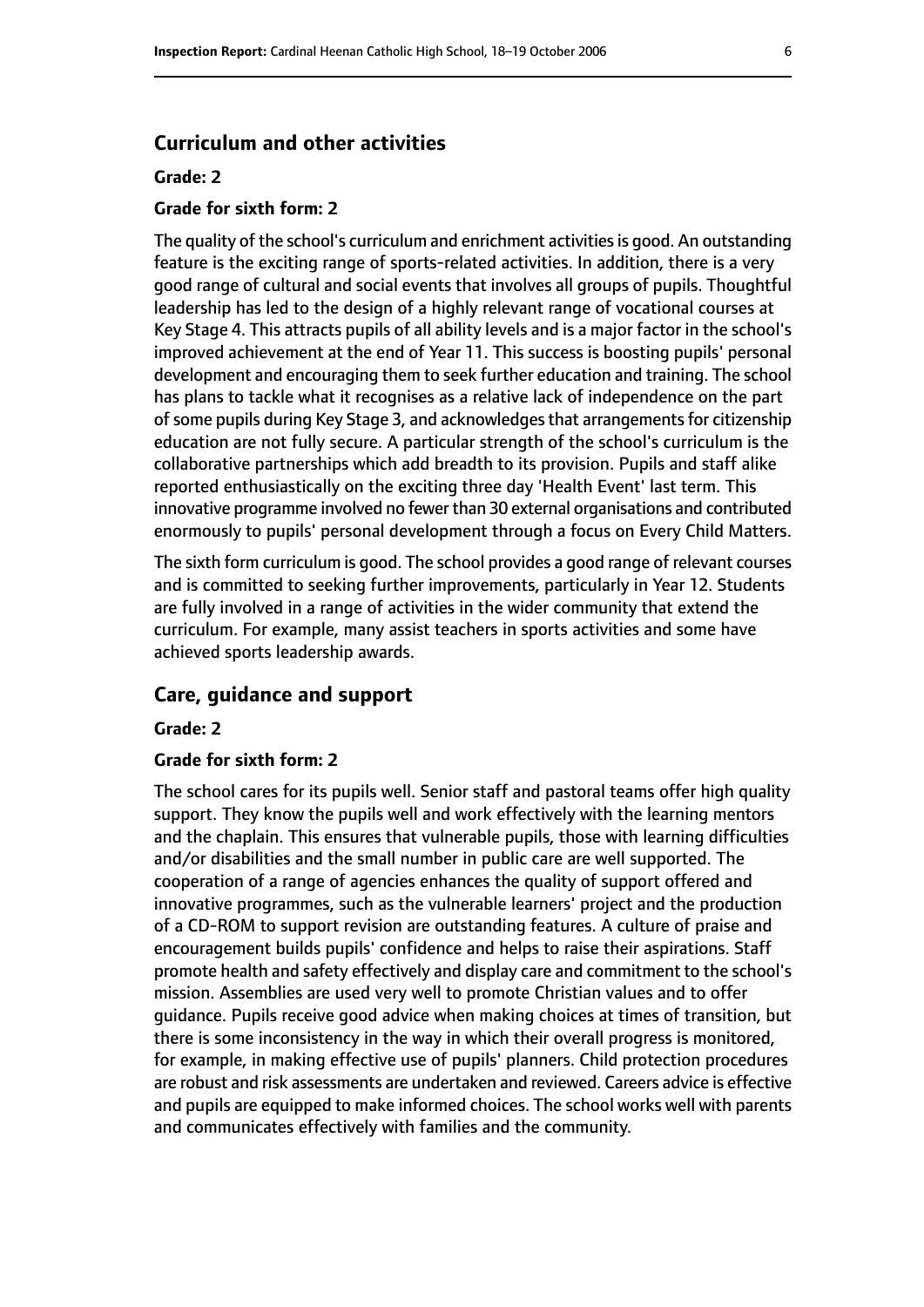## **Leadership and management**

#### **Grade: 2**

#### **Grade for sixth form: 2**

The leadership and management of the school are good and have particularly strong features which indicate that the school has very good capacity to improve. The leadership team works together effectively and are committed to providing the best possible education for the pupils. The headteacher, since his appointment over two and a half years ago, has worked very successfully alongside governors to remedy a significant deficit in the school's financial budget. To their credit, this has been achieved ahead of schedule through prudent management of resources, including restructuring the staff. Standards have continued to rise despite this potential barrier, and middle managers have played their part by promoting effective teamwork across subject departments despite the necessary cutbacks in additional resources. A relatively large number of staff changes in the last two years, whilst presenting some challenges, have also facilitated new opportunities and fresh impetus for change.

Some specific areas for improvement identified by the last inspection remain, for example, achievement in mathematics and in the marking of pupils' work. However, the quality and range of the school's curriculum has improved; overall standards at the end of Key Stage 4 have continued to rise; and the sports college specialism has had a very positive impact on provision, achievement and personal development. The rate of improvement has gathered pace recently now that finance and staffing issues have been successfully managed and there is a rigorous and whole-school approach to raising the quality of teaching and achievement still further.

The role of middle managers is appropriately focused on raising standards through monitoring and evaluation and most carry out those responsibilities effectively. Recent improvements to the way in which managers collect and interpret data on pupils' attainment have contributed well to honest and accurate self-evaluation. As a result, the school leadership has a clear view of its strengths and areas for development and is taking appropriate action to remedy weaknesses. However, some of these actions are at an early stage so that the school is not yet reaching challenging targets at Key Stage 3. Not all managers are using assessment data sharply enough to ensure rapid support or challenge for pupils who may be underachieving.

Management of the school's work as a specialist college is of high quality. There has been a positive impact on teaching and learning styles that has supported improved progress. The greatest development has been in the additional opportunities provided for pupils, particularly through the school's work in the community.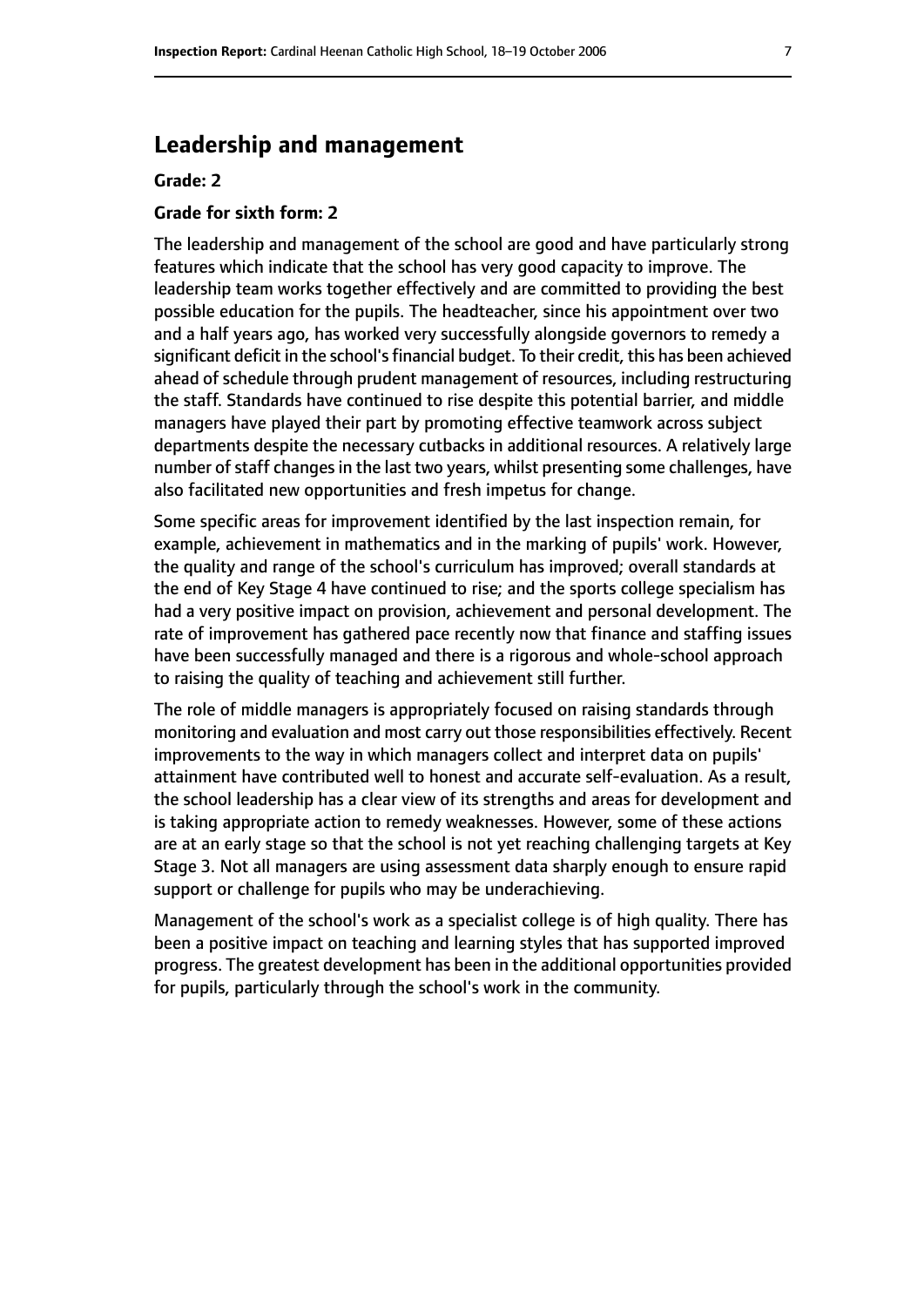**Any complaints about the inspection or the report should be made following the procedures set out inthe guidance 'Complaints about school inspection', whichis available from Ofsted's website: www.ofsted.gov.uk.**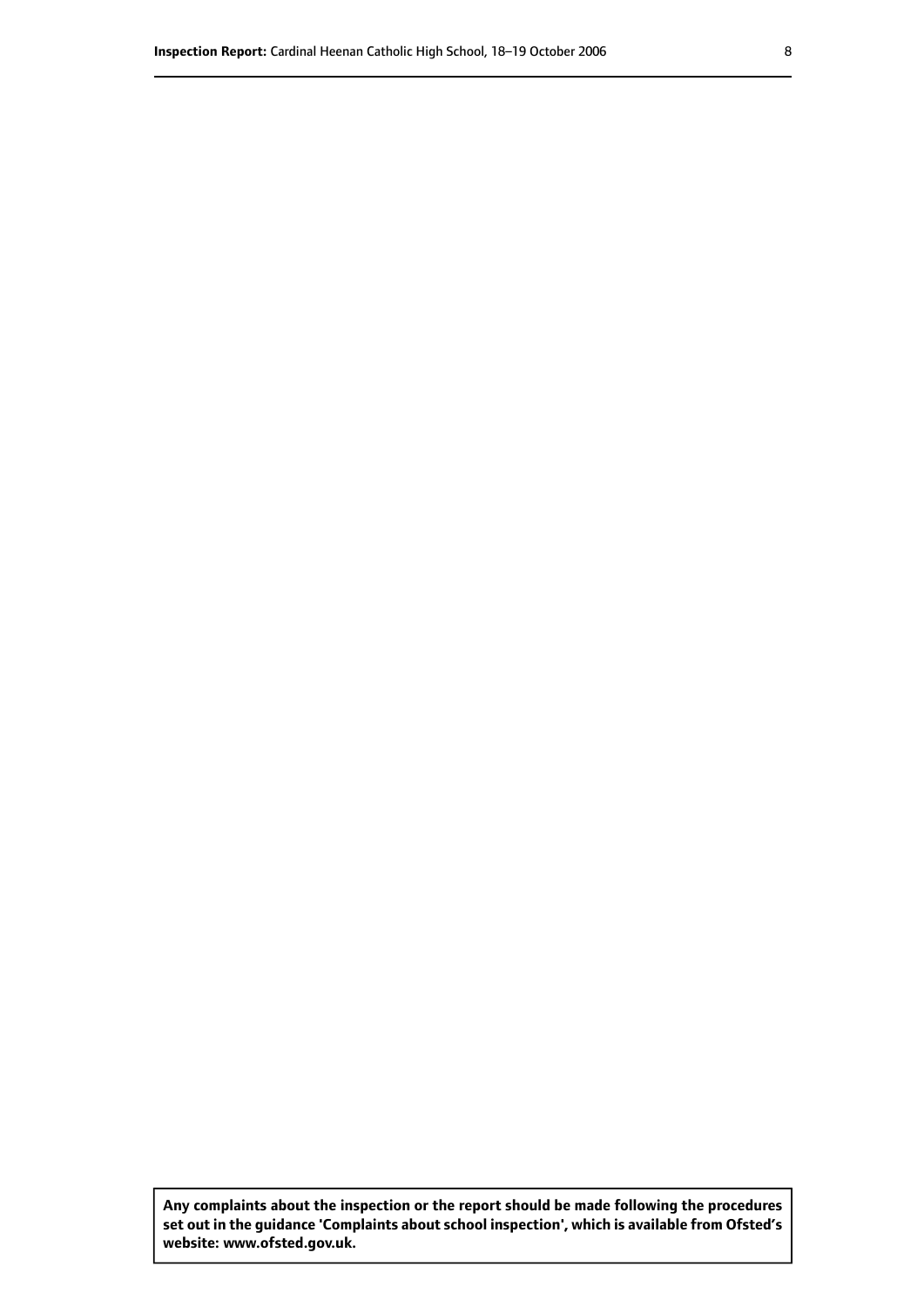# **Inspection judgements**

| Key to judgements: grade 1 is outstanding, grade 2 good, grade 3 satisfactory, $\mid$ | <b>School</b>  | $16-19$ |
|---------------------------------------------------------------------------------------|----------------|---------|
| and grade 4 inadeguate                                                                | <b>Overall</b> |         |

## **Overall effectiveness**

| How effective, efficient and inclusive is the provision of<br>education, integrated care and any extended services in meeting<br>the needs of learners? |     |     |
|---------------------------------------------------------------------------------------------------------------------------------------------------------|-----|-----|
| How well does the school work in partnership with others to<br>promote learners' well-being?                                                            |     |     |
| The effectiveness of the school's self-evaluation                                                                                                       |     |     |
| The capacity to make any necessary improvements                                                                                                         |     |     |
| Effective steps have been taken to promote improvement since<br>the last inspection                                                                     | Yes | Yes |

## **Achievement and standards**

| How well do learners achieve?                                                                               |  |
|-------------------------------------------------------------------------------------------------------------|--|
| The standards <sup>1</sup> reached by learners                                                              |  |
| How well learners make progress, taking account of any significant<br>variations between groups of learners |  |
| How well learners with learning difficulties and disabilities make<br>progress                              |  |

## **Personal development and well-being**

| How good is the overall personal development and<br>well-being of the learners?                                  |  |
|------------------------------------------------------------------------------------------------------------------|--|
| The extent of learners' spiritual, moral, social and cultural<br>development                                     |  |
| The behaviour of learners                                                                                        |  |
| The attendance of learners                                                                                       |  |
| How well learners enjoy their education                                                                          |  |
| The extent to which learners adopt safe practices                                                                |  |
| The extent to which learners adopt healthy lifestyles                                                            |  |
| The extent to which learners make a positive contribution to<br>the community                                    |  |
| How well learners develop workplace and other skills that will<br>contribute to their future economic well-being |  |

## **The quality of provision**

| How effective are teaching and learning in meeting the<br>full range of the learners' needs?          |  |
|-------------------------------------------------------------------------------------------------------|--|
| How well do the curriculum and other activities meet the<br>range of needs and interests of learners? |  |
| How well are learners cared for, guided and supported?                                                |  |

**Annex A**

 $^1$  Grade 1 - Exceptionally and consistently high; Grade 2 - Generally above average with none significantly below average; Grade 3 - Broadly average to below average; Grade 4 - Exceptionally low.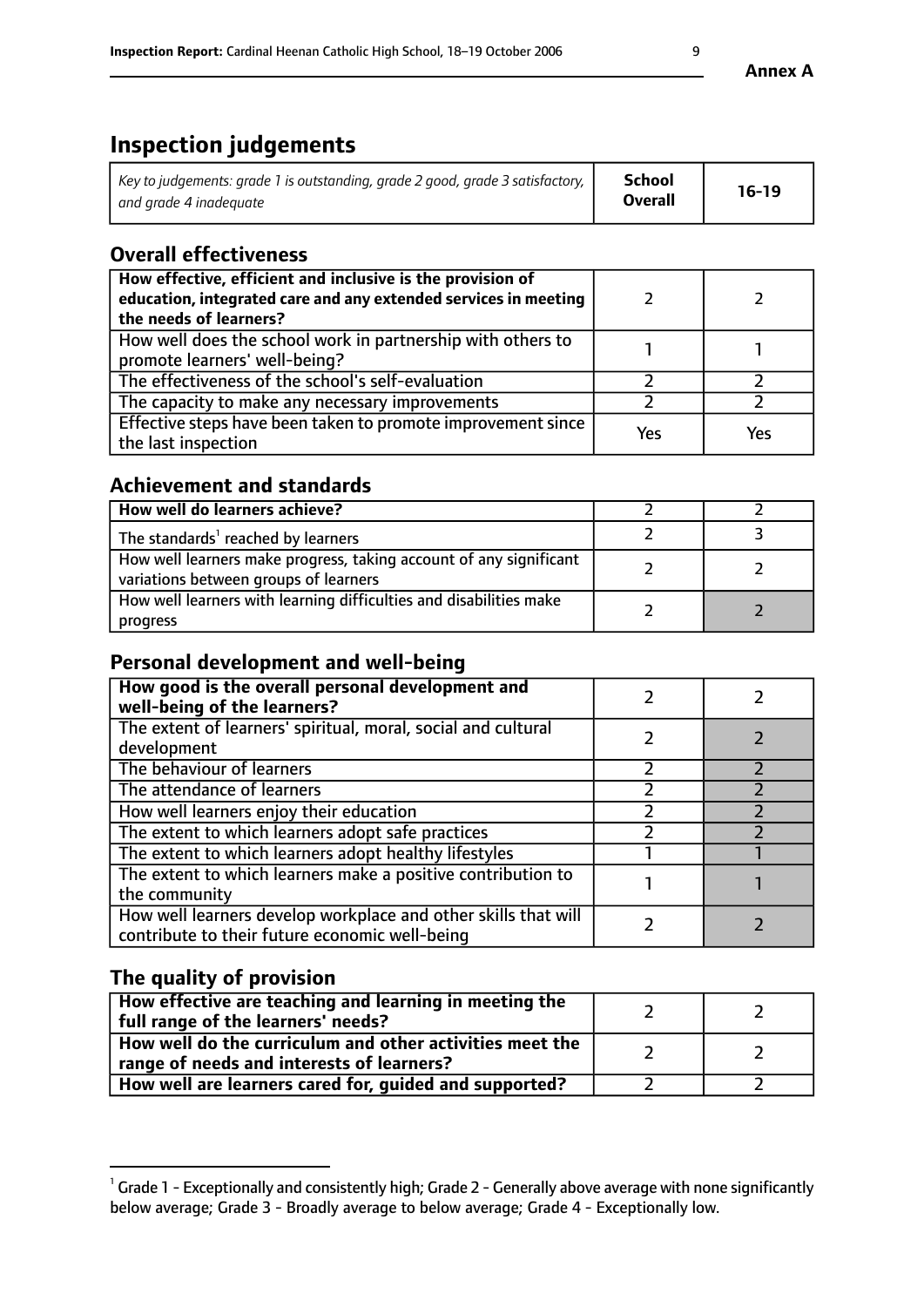# **Leadership and management**

| How effective are leadership and management in raising<br>achievement and supporting all learners?                                                 |     |            |
|----------------------------------------------------------------------------------------------------------------------------------------------------|-----|------------|
| How effectively leaders and managers at all levels set clear<br>direction leading to improvement and promote high quality of<br>care and education |     |            |
| How effectively performance is monitored, evaluated and<br>improved to meet challenging targets                                                    | 3   | 3          |
| How well equality of opportunity is promoted and discrimination<br>tackled so that all learners achieve as well as they can                        |     |            |
| How effectively and efficiently resources, including staff, are<br>deployed to achieve value for money                                             | 7   |            |
| The extent to which governors and other supervisory boards<br>discharge their responsibilities                                                     |     |            |
| Do procedures for safeguarding learners meet current<br>qovernment requirements?                                                                   | Yes | <b>Yes</b> |
| Does this school require special measures?                                                                                                         | No  |            |
| Does this school require a notice to improve?                                                                                                      | No  |            |